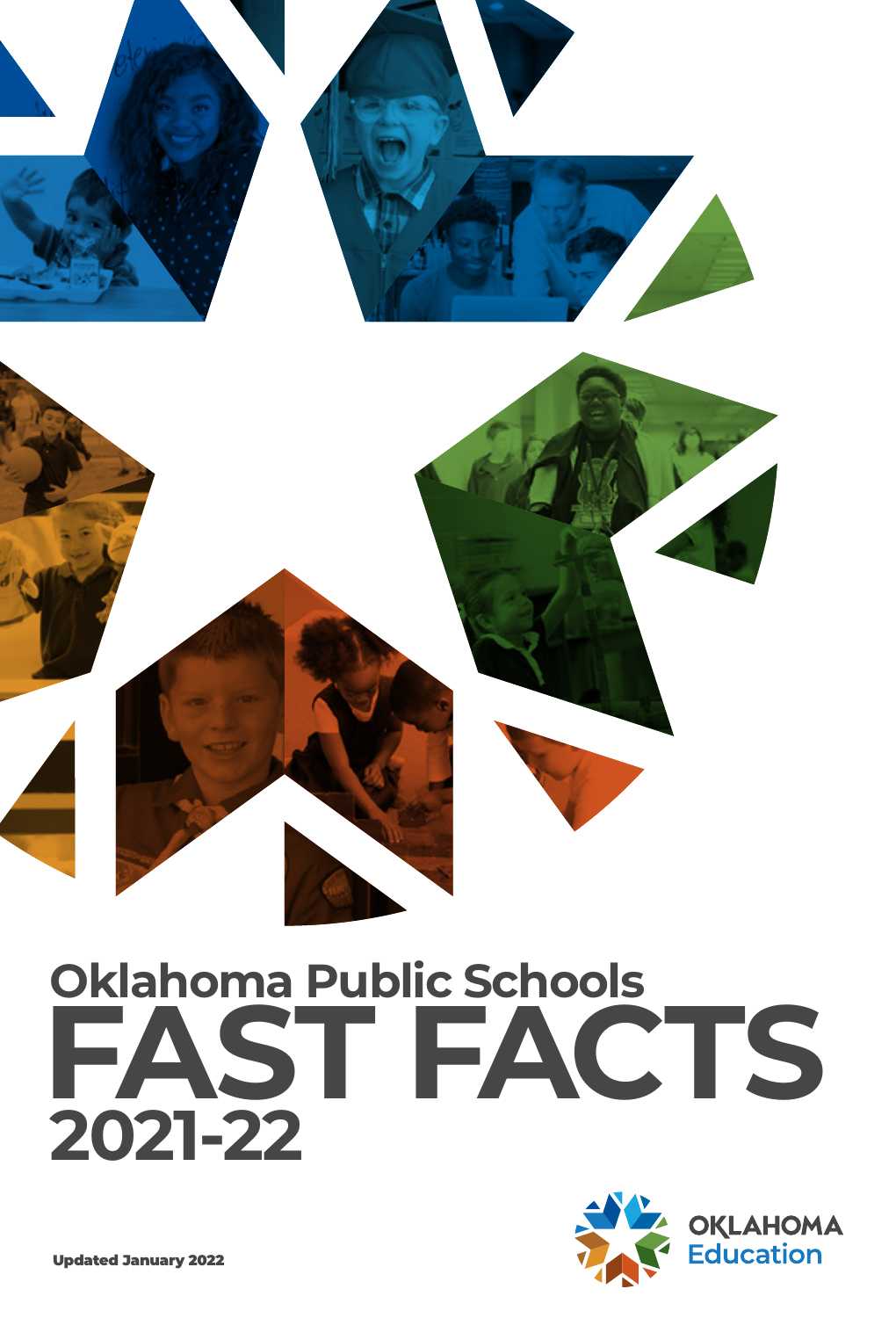### *Oklahoma Edge*  **8-Year Strategic Plan**

The U.S. Department of Education approved Oklahoma's comprehensive education plan, Oklahoma Edge, in July 2018. The plan to meet student needs and drive progress is built on a four-pillar foundation with measurable goals.

#### **Pillars**

- ■**Achieve academic success.** To ensure a high-quality public education, the Oklahoma State Department of Education (OSDE) will close the opportunity and achievement gap for each student.
- Build exceptional educators and schools. The OSDE will support the recruitment, preparation and retention of highly effective teachers and leaders.
- **Create engaged communities.** The OSDE will build external capacity to provide strong academic support through family and community engagement.
- **Burge Develop internal capacity.** The OSDE will build its internal capacity to serve the field and use data to make informed decisions.

#### **Goals**

- Score among the Top 20 highest-performing states on the National Assessment of Educational Progress (NAEP) in all subjects for fourth grade and eighth grade.
- Reduce by 50% the need for math and English language arts remediation after high school.
- Rank among the Top 10 states with the highest graduation rate for students in four-, five- and six-year cohorts.
- Ensure that 100% of students in grades 6 through 12 engage in useful and meaningful Individual Career Academic Planning (ICAP).
- Align early childhood education and learning foundations to ensure at least 75% of students are "ready to read" upon kindergarten entry.
- Increase student access to effective teachers, thereby reducing the need for emergencycertified teachers by 95%.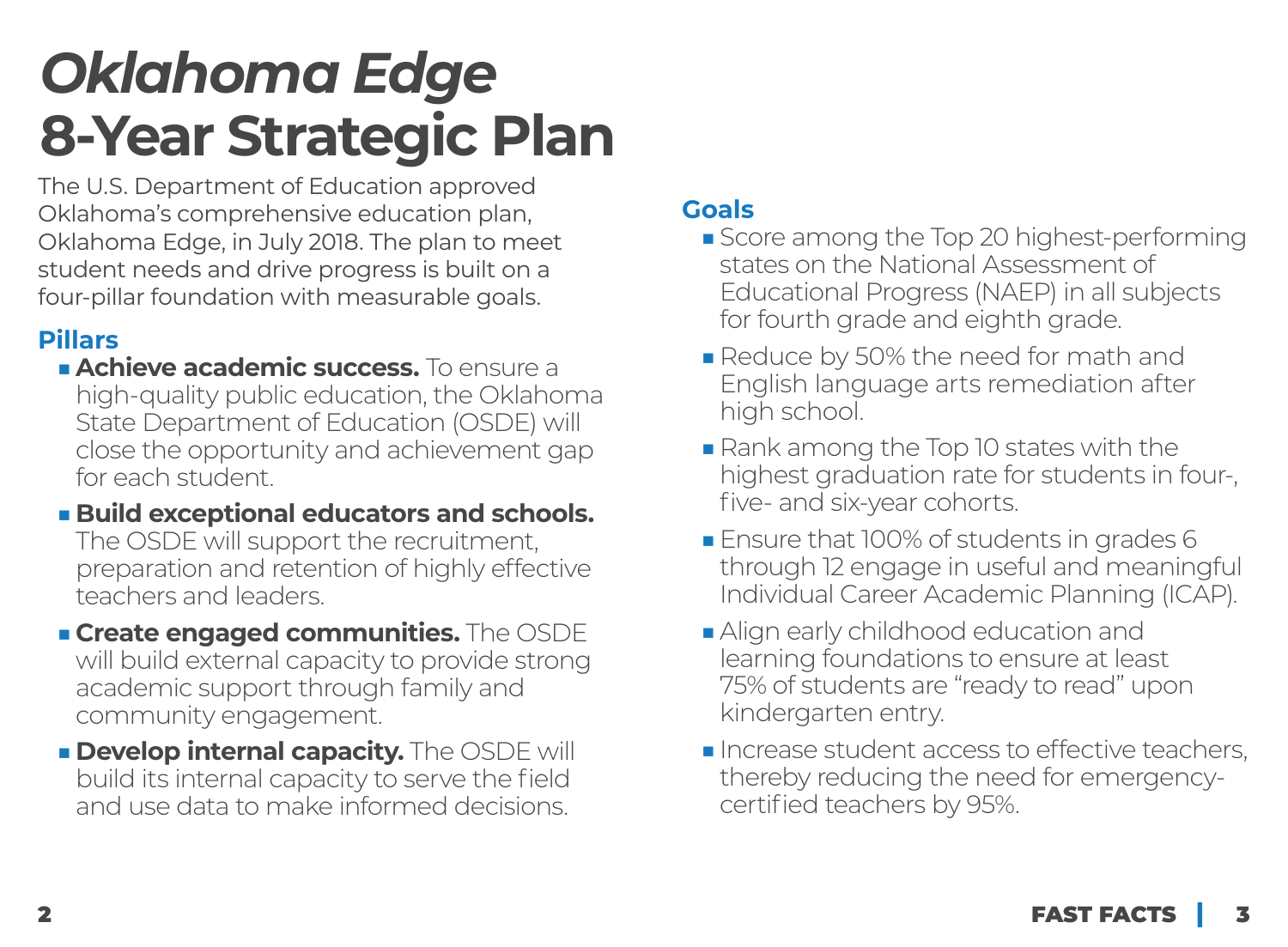# **Glossary**

#### **Alternative Certification**

A pathway to becoming a teacher for those who did not complete a teacher education program. A college-credit course in classroom management and pedagogical principles is required during the initial certification.

#### **Average Daily Attendance (ADA)**

Total days of student attendance divided by total days of instruction.

#### **Average Daily Membership (ADM)**

An average number of students taken twice a year to arrive at a student population. This is calculated by dividing the sum of enrolled students' total days present and days absent by the number of days taught. The First-Quarter Statistical Report (FQSR) is completed after the first nine weeks, and the Annual Statistical Report (ASR) is completed after the school year.

#### **Community Eligibility Provision (CEP)**

A meal service option for low-income areas that allows schools to serve breakfast and lunch to all enrolled students at no cost without collecting household applications.

#### **Economically Disadvantaged Student**

Any student eligible for federally funded free and reduced-price meal programs.

#### **Emergency Certification**

A teaching certificate issued on an emergency basis for one year to someone who has not yet met the certification qualifications of a state-approved program. Districts may request emergency certification for a specific candidate only after exhausting every option to find an appropriately certified person for the open position.

#### **Enrollment**

A count of students enrolled in a school on October 1.

#### **Financial Support of Schools**

The primary allocation of state funds appropriated by the Legislature to schools. Also known as the State Aid Funding Formula, this allocation distributes money to districts based on their Weighted Average Daily Membership (WADM) and accounts for other funding the district may receive, including property taxes and other state-dedicated revenue such as gross production tax and school land earnings. The goal of the formula is to provide equity across all schools, regardless of socio-economic status or proportion of students with special needs.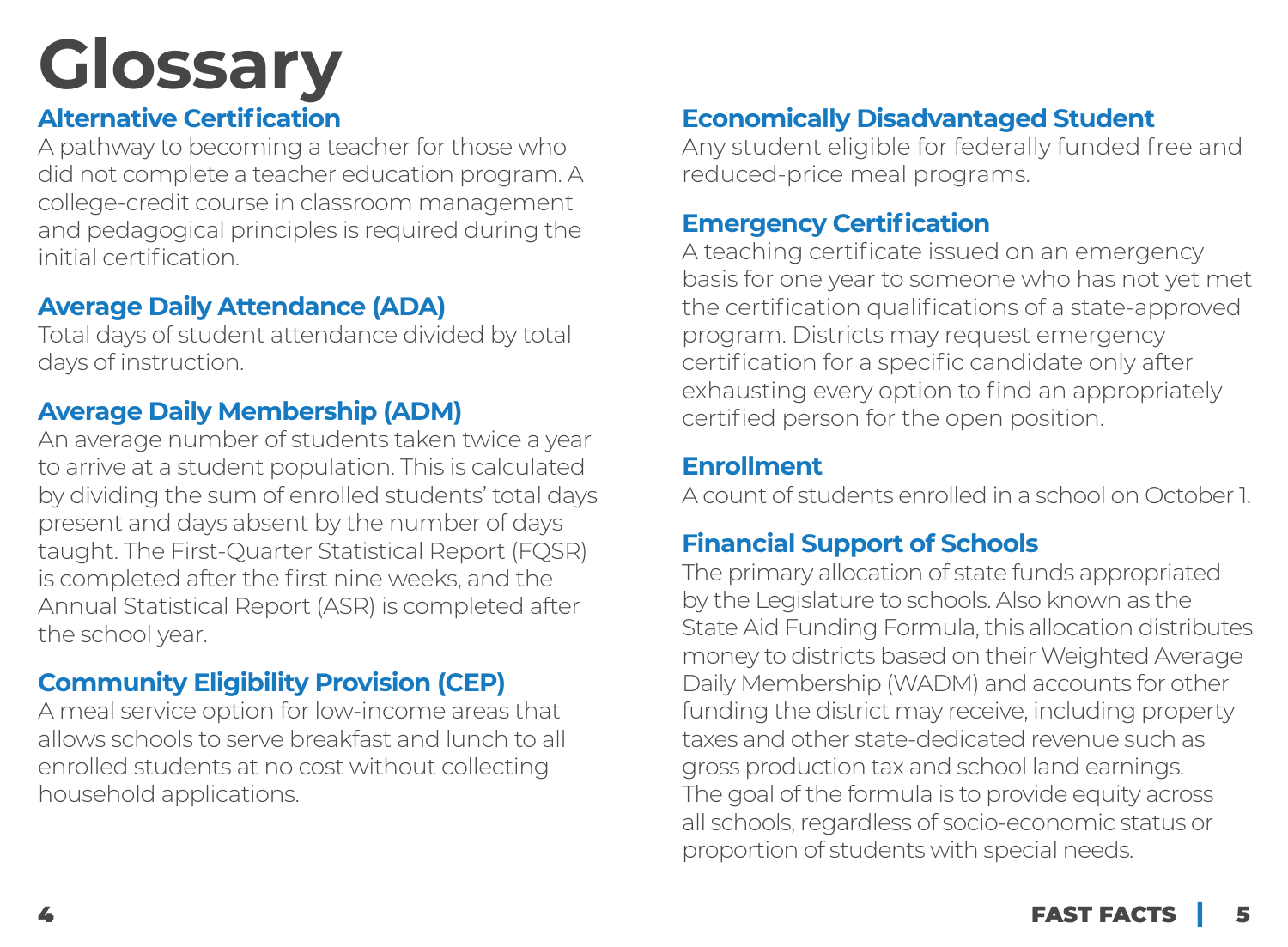#### **Individual Career Academic Planning (ICAP)**

A multi-year process to guide students as they explore their own career and academic opportunities. ICAP identifies student interests, skills, secondary/postsecondary coursework, certificates, credentials, degrees and workforce experiences that help chart the progress needed to prepare students for college and career. The ICAP program was required for all ninth-graders beginning in 2019-20.

#### **Individualized Education Program (IEP)**

A written document developed collaboratively by parents and school personnel that outlines the special education program for a student with a disability. This document is developed, reviewed and revised at an IEP meeting at least annually and required by the federal Individuals with Disabilities Education Act (IDEA).

#### **Instructional Staff**

In NEA's annual ranking of educator compensation, instructional staff refers to all staff members with teacher certification other than district superintendents.

#### **School Calendar Hours Requirement**

Districts must provide at least 180 six-hour days or 1,080 hours of instruction per school year. They may suspend school days or hours as long as those hours are made up by the end of the year.

#### **State Aid Funding**

See *Financial Support of Schools* on previous page.

#### **Support of Teachers and Students**

Provides line-item support for an array of initiatives separate from the State Aid Funding Formula. This allocation supports initiatives including alternative education, professional development, Advanced Placement teacher training and fee assistance, Reading Sufficiency and Sooner Start.

#### **Teacher**

Per statute, any person who is employed to serve as district superintendent, principal, supervisor, counselor, librarian, school nurse or classroom teacher or in any other instructional, supervisory or administrative capacity.

#### **Weighted Average Daily Membership (WADM)**

The ADM adjusted to reflect the weights of individual students. Students are assigned a greater weight if they belong to a student group that requires additional educational services, such as students with disabilities. WADM determines funding allocations to the district.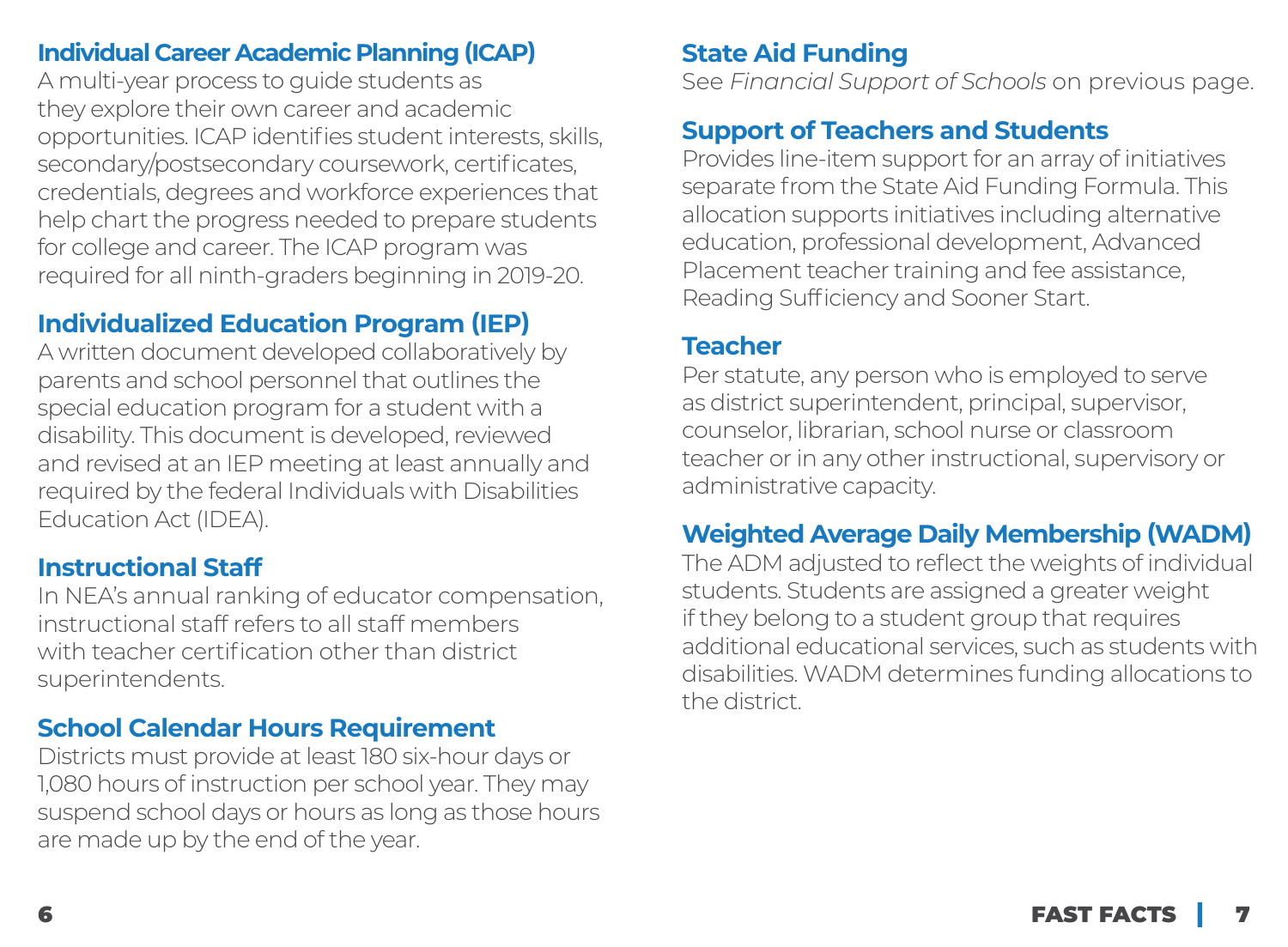

OSDE Office of Accreditation (Oct. 2021)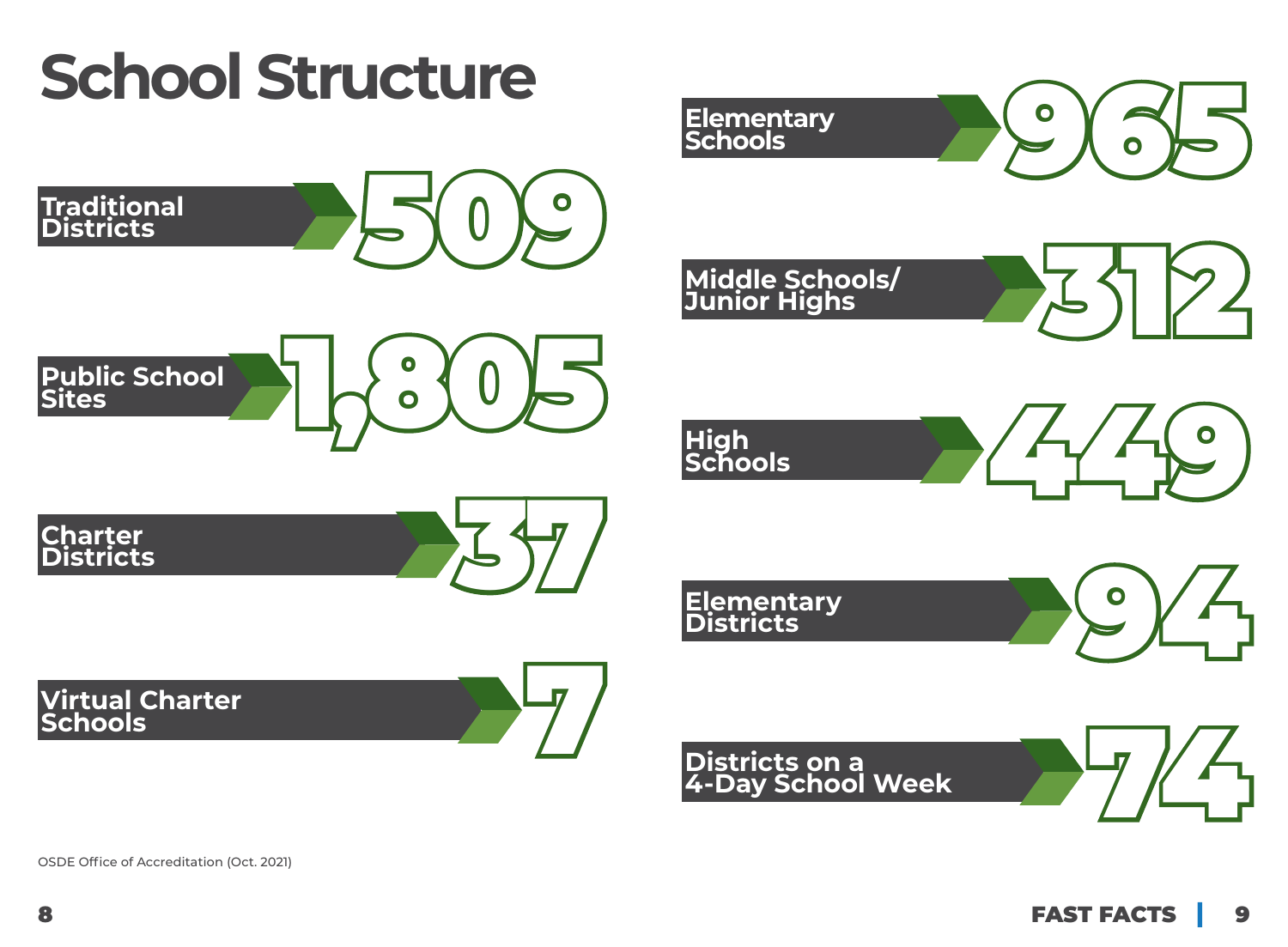### **Student Population and State Aid Formula Funding**

Oklahoma's per-pupil expenditure for 2020-21 was \$10,087. The most recent national average was \$13,037.



OSDE Office of State Aid (2021); OSDE Oklahoma Cost Accounting System (2021); OSDE Office of Accreditation (2021); NCES National Public Education Financial Survey FY19 (Nov 2021)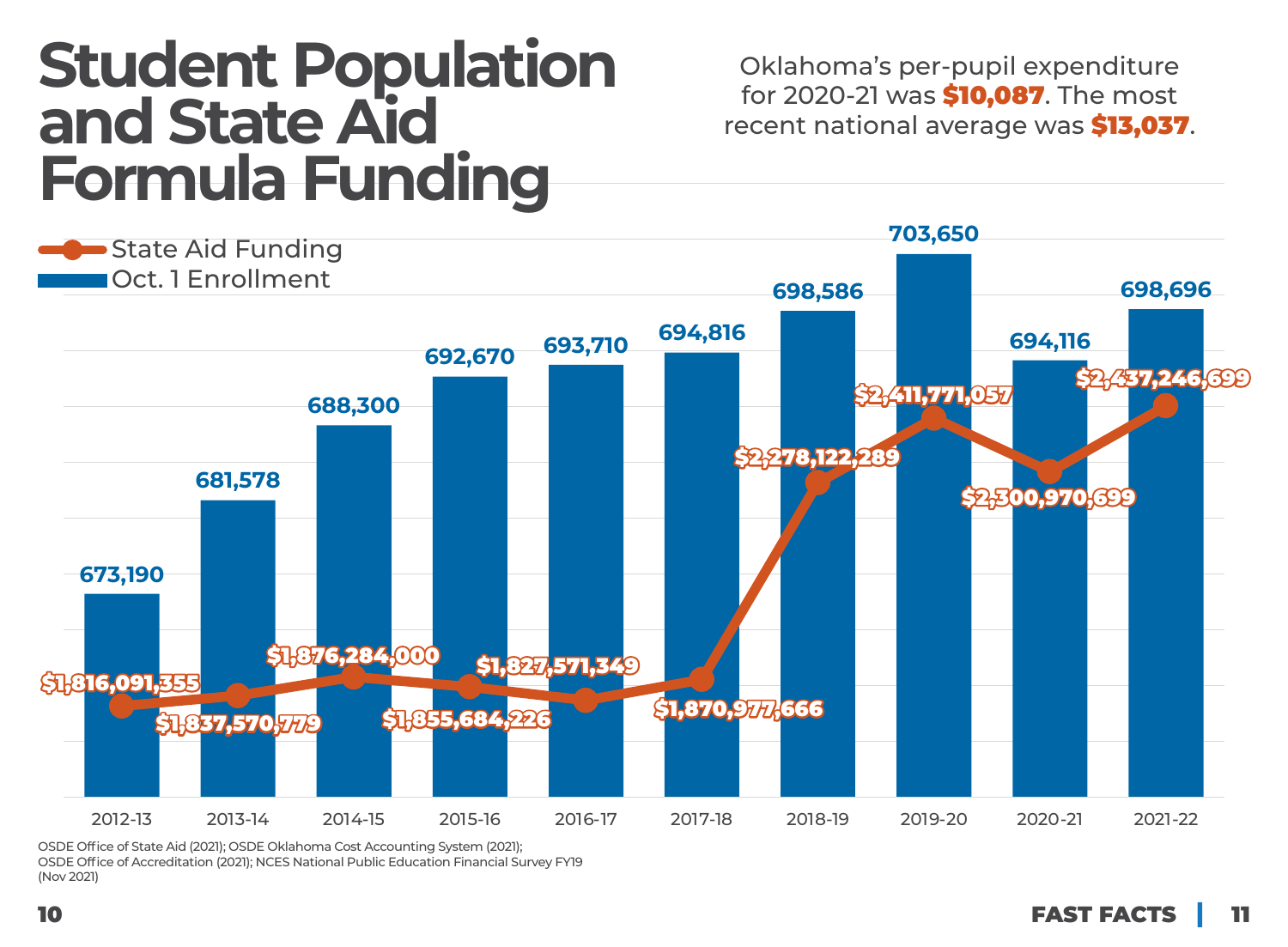### **Teacher and**  Student Count **Count Count**





OSDE Office of Accreditation (2021); OSDE Office of School Personnel (2021)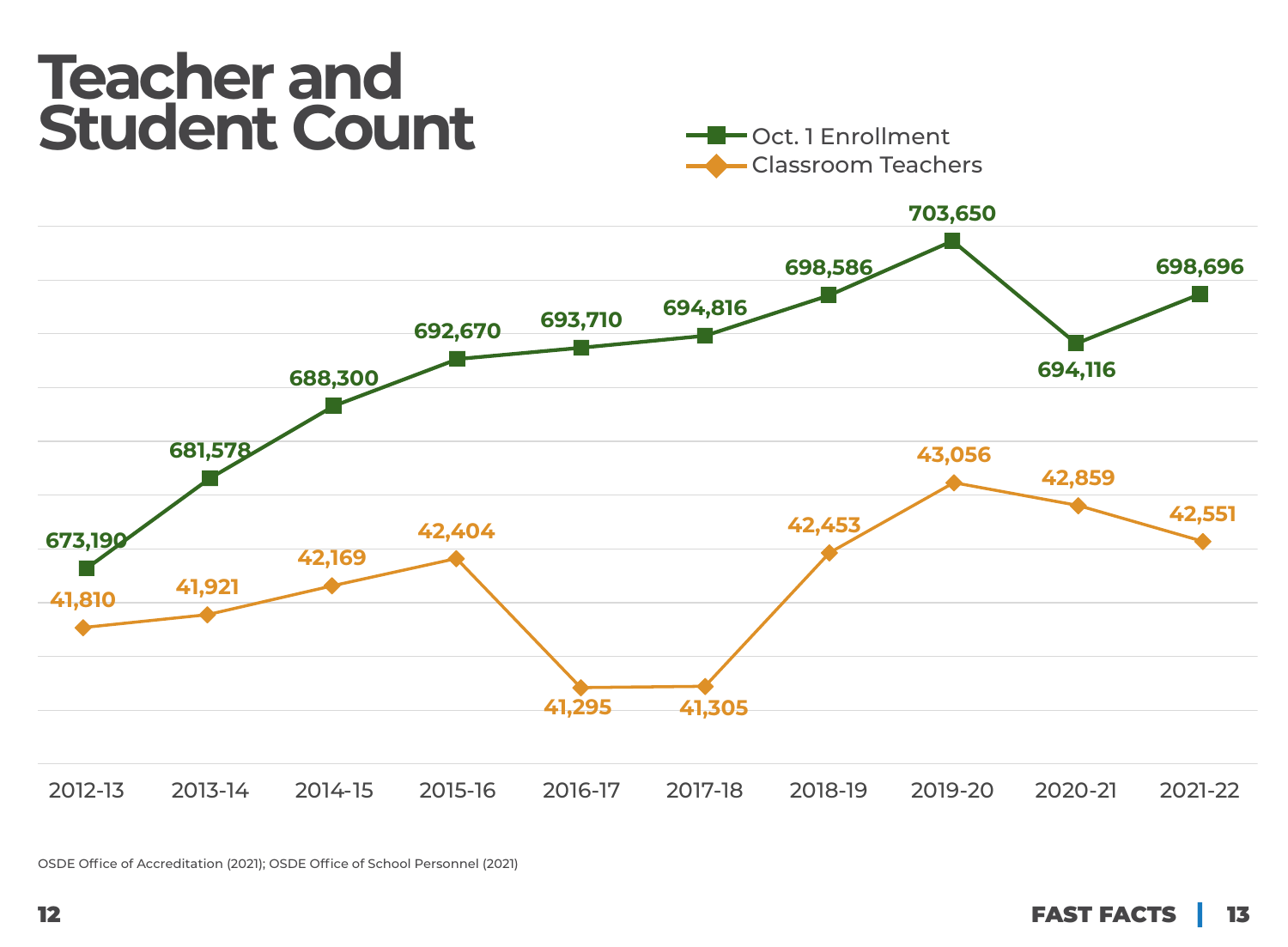

\*NEA guidelines require states to include any benefit that is part of an IRS Section 125 plan in compensation calculations. Oklahoma's average includes Flex Benefits Allowance (FBA) and district-paid retirement, if applicable. NEA Ranking of the States 2020 and Estimates of School Statistics 2021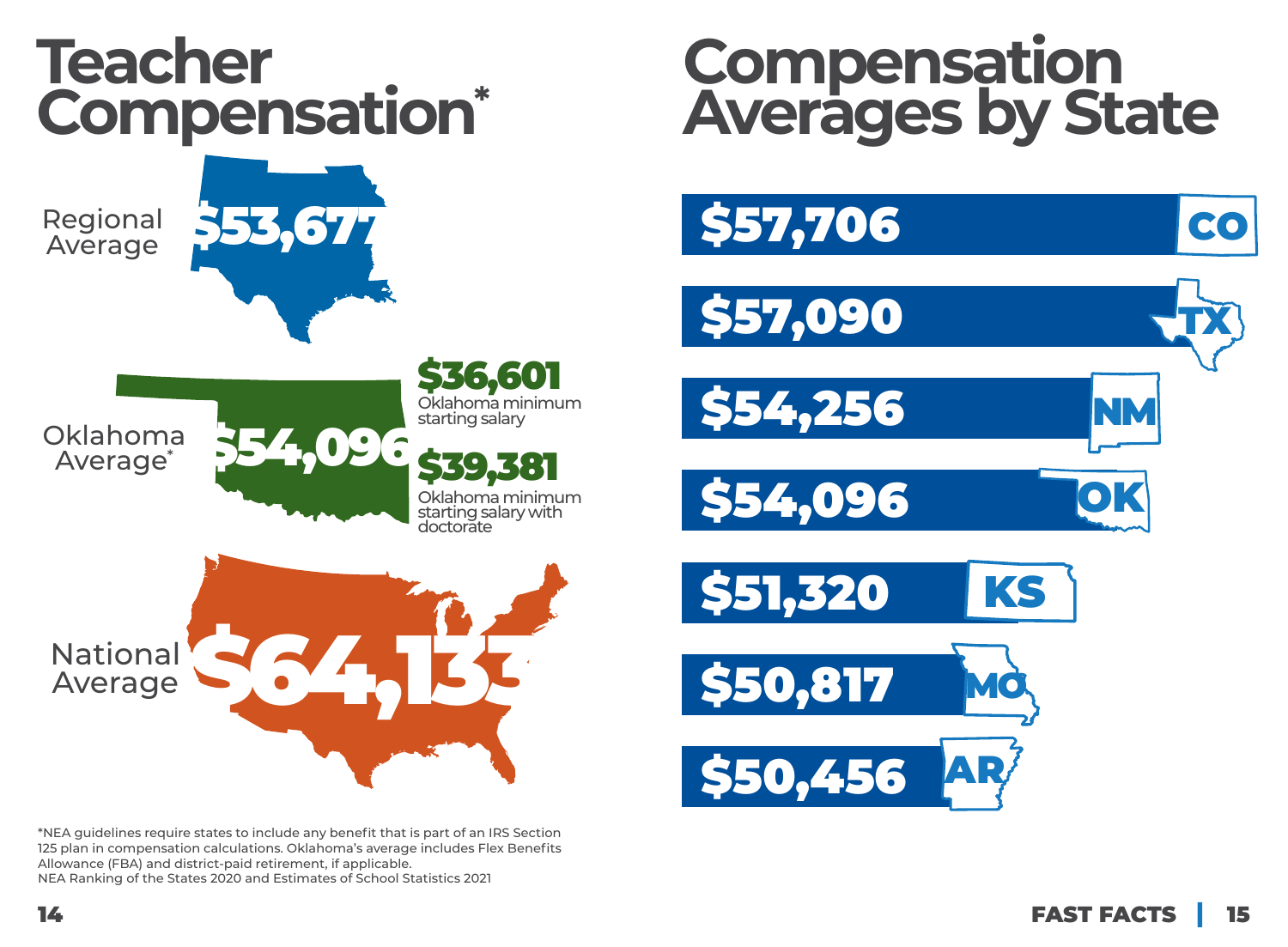### **Emergency Teacher Certifications**



2013- 14 2014-15 2015- 16 2016-17 2017-18 2018-19 2019-20 2020-21 2021- 22 \*

\*June-Dec 2021 OSDE Office of Teacher Certification (Dec. 2021)

### **Top Emergency\* Certificates by Subject Area**

Elementary education (Grades 1-8) **794** Early childhood (Grades PK-3) **471** English language arts (Grades 5-12) **279 191** Intermediate mathematics (Grades 5-12) Mid-level science (Grades 5-8) **181 181** Physical education (Grades PK-12) 157 History/Govt/Economics (Grades 9-12)

### **Shared and Co-oped District Services**

**375** districts share school services **130+** districts share treasurer services **14** districts share superintendent services **100+** superintendents have additional job duties

OSDE Office of Teacher Certification (July-Dec 2021);

OSDE Office of School Personnel (2020); Oklahoma State School Boards Association (2020)

<sup>\*</sup> As reported to the U.S. Department of Education, special education teachers are Oklahoma's highest need, but teachers cannot be emergency certified in special education.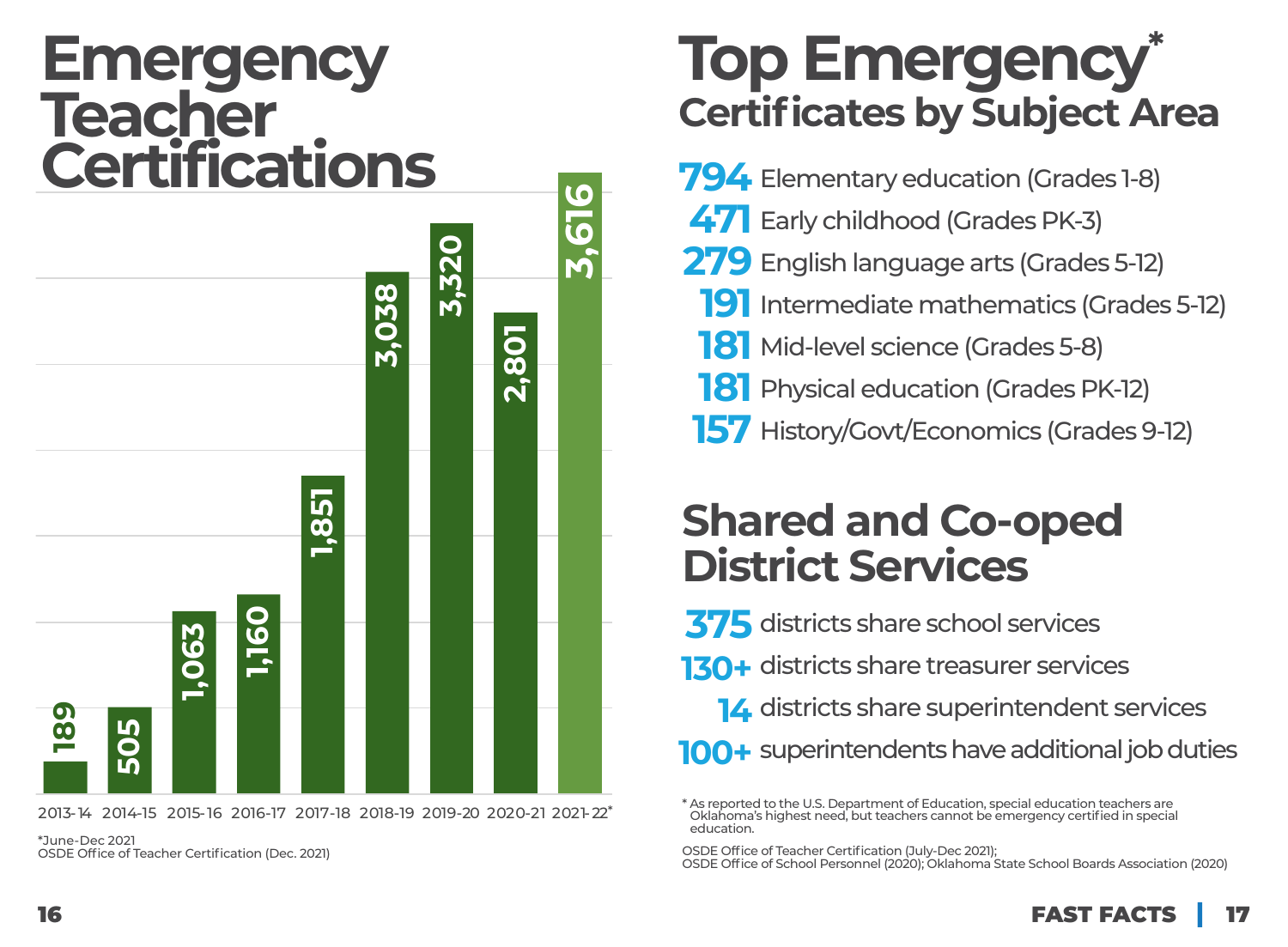# **Largest Districts**

**by Student Enrollment**

- 1 Tulsa 36,446
- 2 Oklahoma City 34,553
- **Edmond 25,481**
- **4 Moore 24,515**
- 5 Epic One-On-One Charter 23,156
- Broken Arrow 19,527
- Putnam City 18,287
- 8 Norman **15,447**
- 9 Epic Blended Learning 15,178
- **10** Union **15,008**

### **Student-to-Counselor Ratio**



The American School Counselor Association recommends a 250-to-1 student-tocounselor ratio.

### **Adverse Childhood Experiences (ACEs)**

# 5th in U.S.

Oklahoma children suffer more trauma than almost anywhere else in the country.

Nearly half our students (48.9%) have adverse childhood experience scores of 2 or higher, versus 39.8% nationwide.

OSDE Office of School Personnel (2021); National Survey of Children's Health 2019 (2021)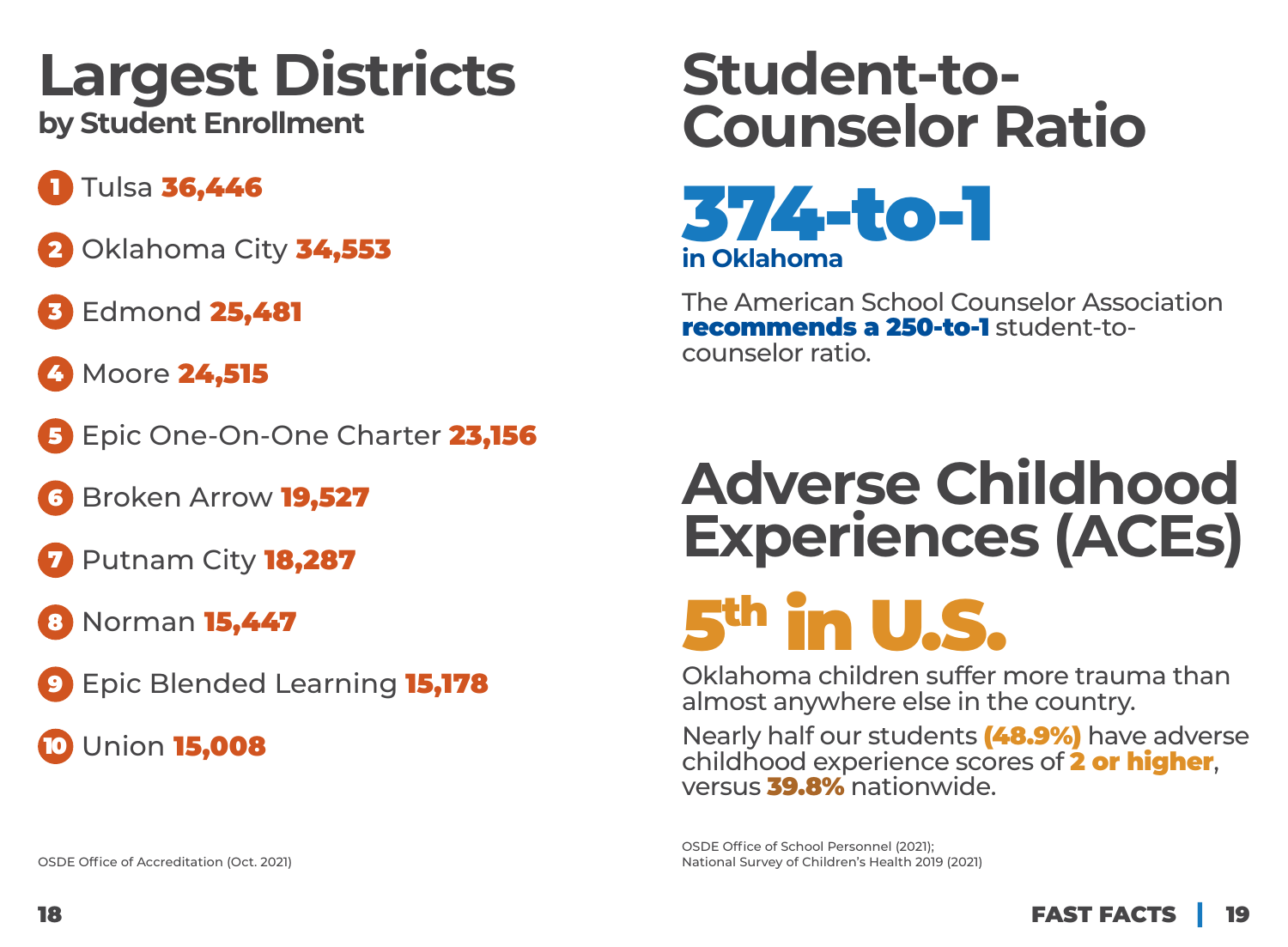#### **Student Enrollment by Race/Ethnicity**



OSDE Office of Accreditation; OSDE Data & Information Systems (Oct. 2021)

## **Pre-Kindergarten**

Number of quality standards benchmarks met by Oklahoma's public Pre-K program



Percentage of 4-year-olds enrolled in public Pre-K programs



Nation 34%

Percentage of Oklahoma districts with a public Pre-K program



NIEER State of Preschool Report 2020 (2021); OSDE Office of Curriculum & Instruction (2021)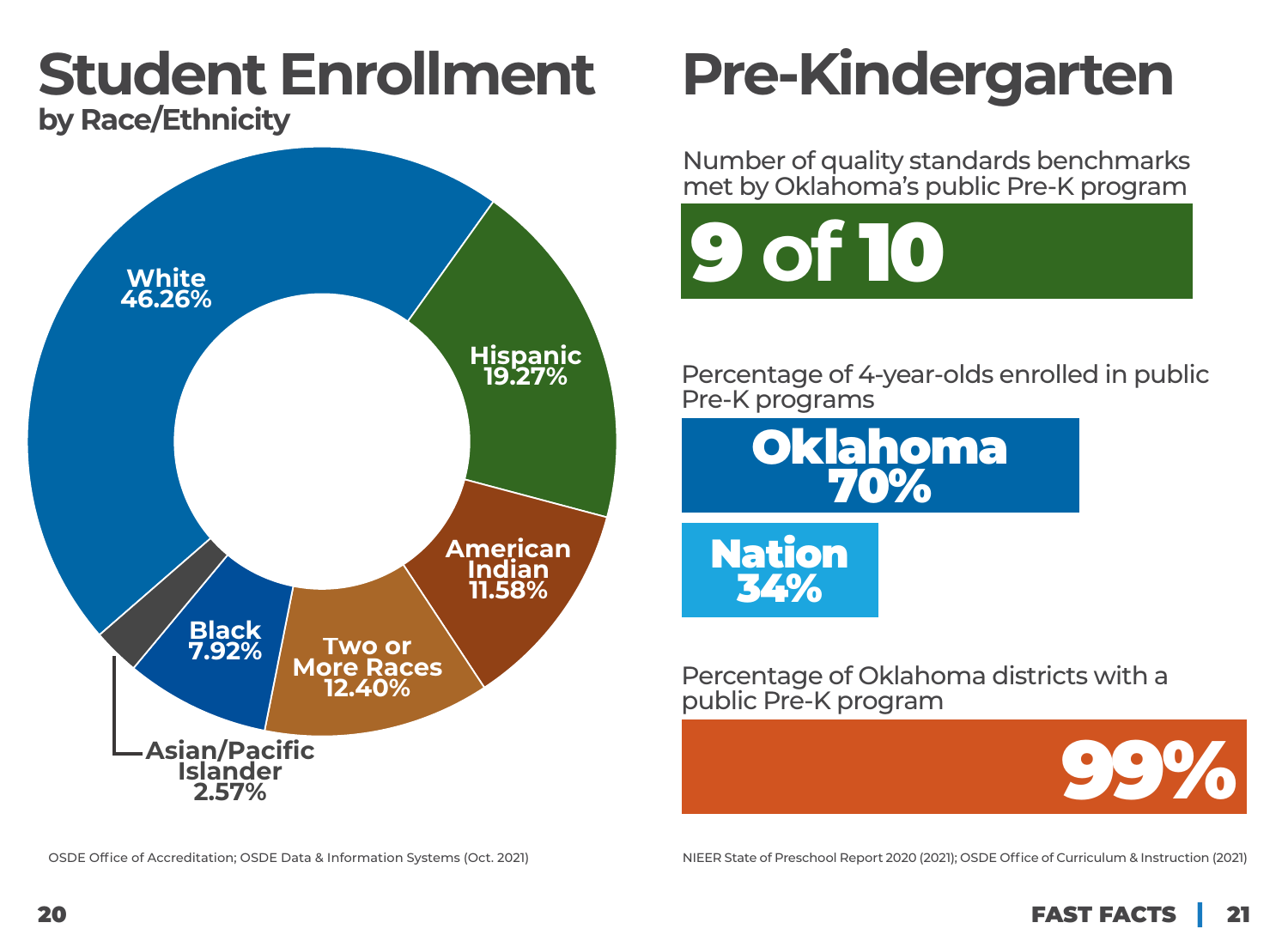### **Students Who Are English Learners**



Due to changes in the WIDA ACCESS assessment, fewer students were able to exit English Learner (EL) programs at the end of the 2016-17 school year.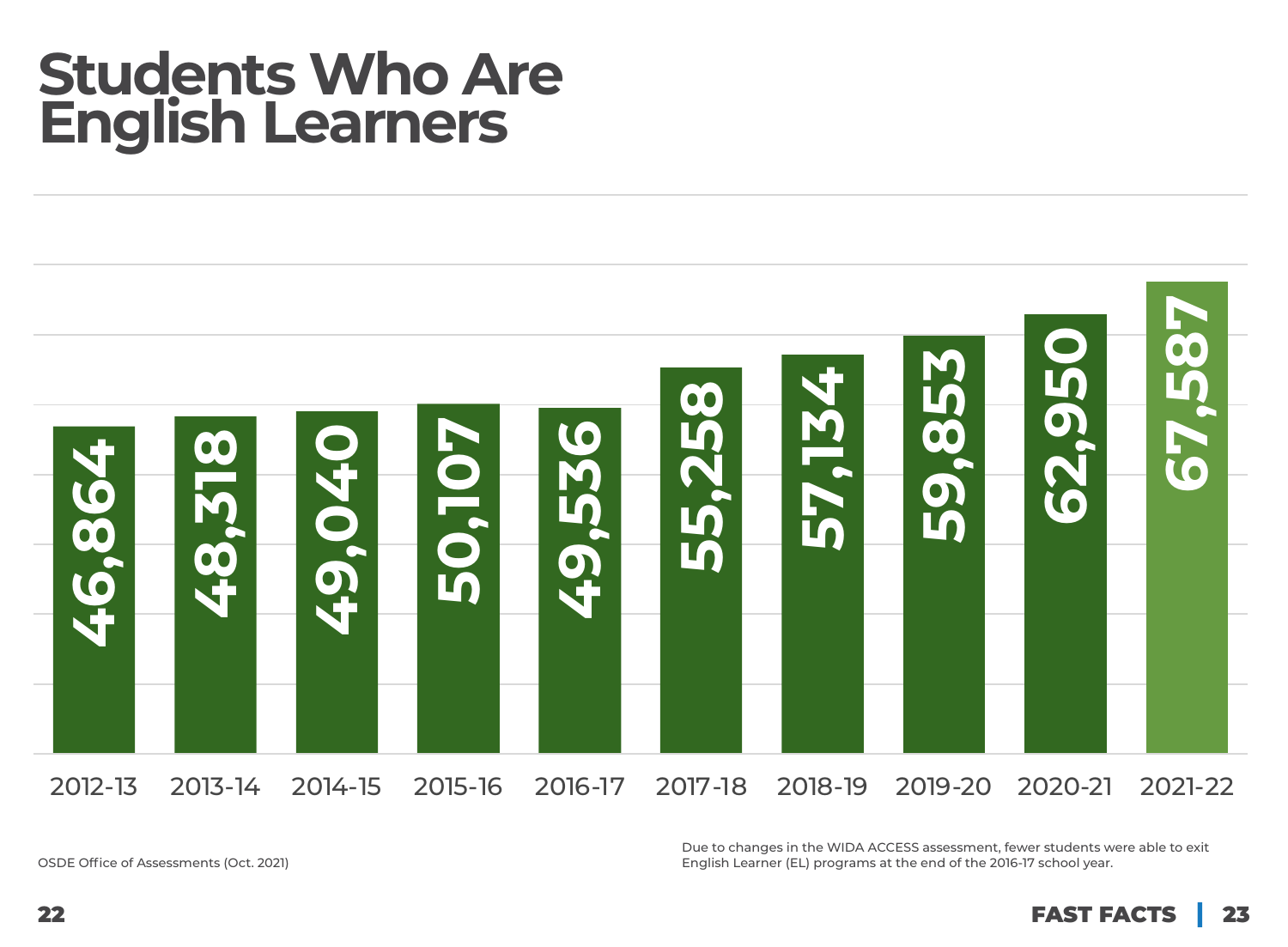### **Special Education Students**



Special Education Child Count (2021)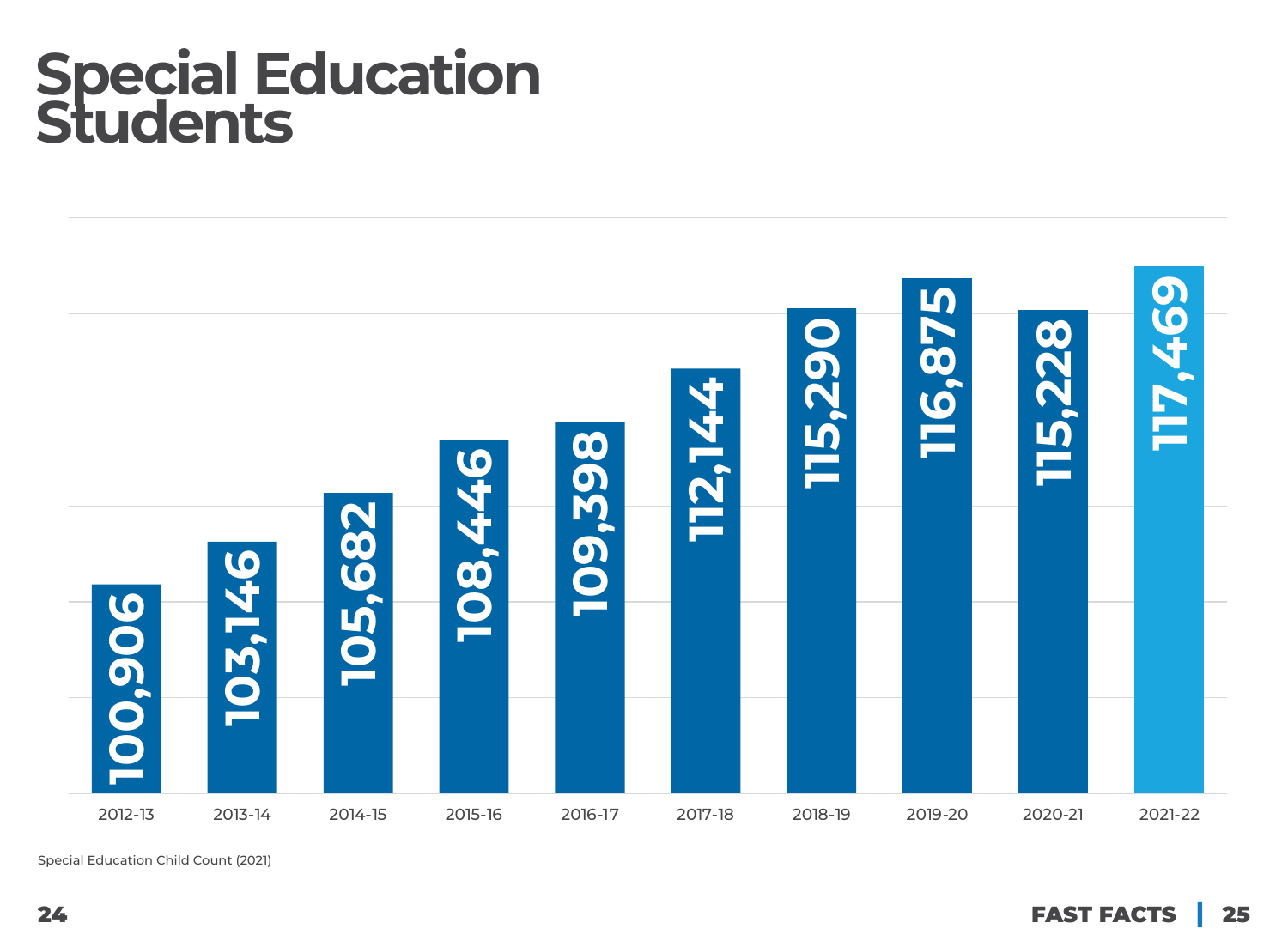### **Advanced**  Advanced **Placement (AP)**



potential savings in defrayed tuition and fees for Oklahoma families as a result of AP exams taken in 2020

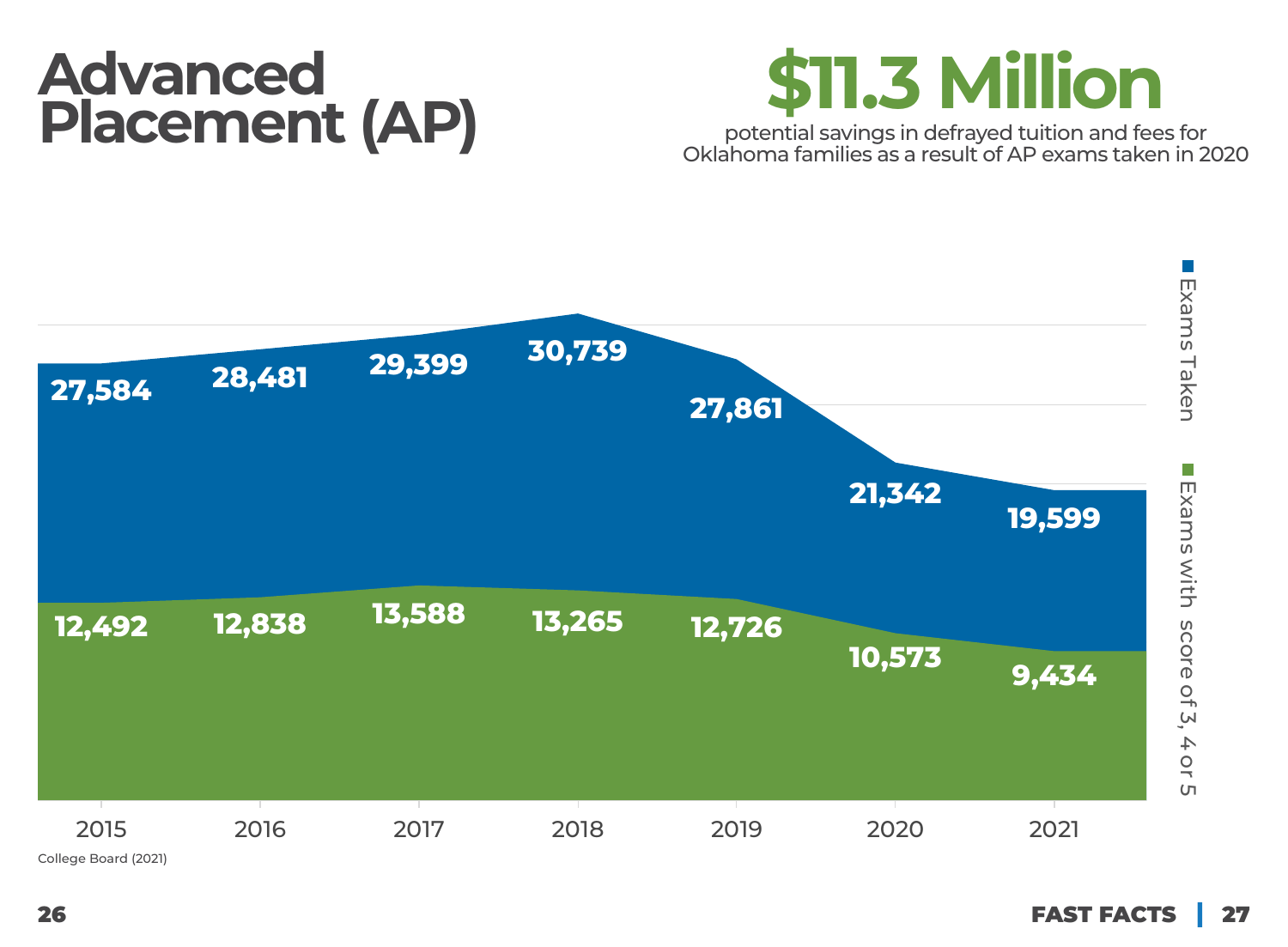### **College Entrance Exams**

In 2016, Oklahoma began providing the SAT or ACT for high school juniors at no cost to families or districts. By taking either the SAT or ACT, students are able to satisfy federal requirements for high school testing.

In Oklahoma, 58% of students graduating in 2021, took the ACT, compared to 35% nationally.

#### 2020 Average ACT Composite Scores



### **Oklahoma High School Graduation Rates**



ACT: Average ACT Scores by State Graduating Class (2021) OSDE Office of Accountability (Apr. 2021); NCES 4-year adjusted cohort graduation rate (2021)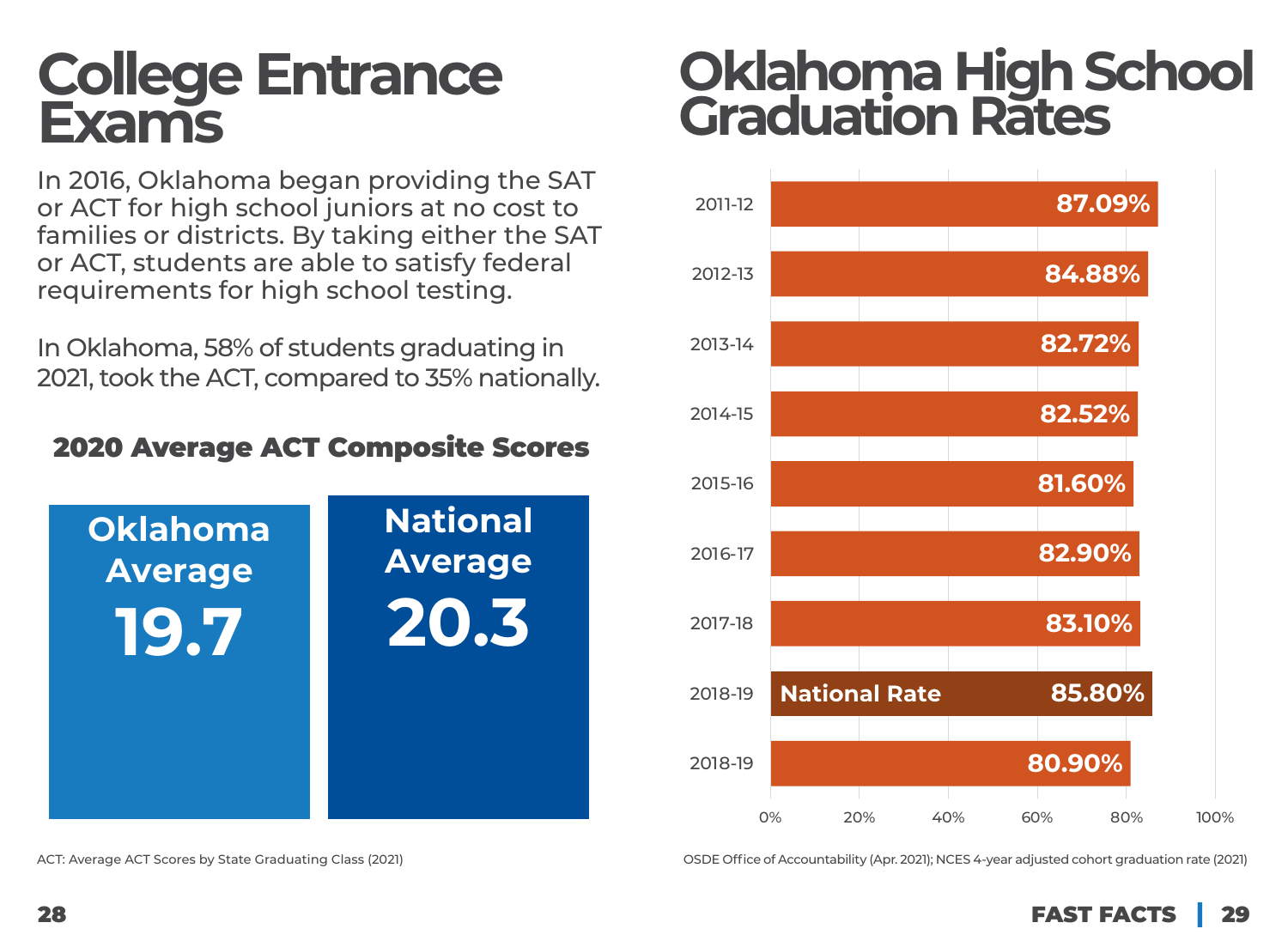### **School Safety & Security**

Districts prepared to send immediate alerts to first responders and school staff in the event of severe weather, fire, intruder or other emergency:



### **Economically Disadvantaged Students**

# **of** 698,696

Students in Oklahoma are economically disadvantaged – or  $56%$  of the total student population

OSDE Office of School Safety and Security (2021); OSDE Office of State Aid (Oct. 2021)

### **Household Demographics**

Of Oklahoma's 698,696 students, a number come from households with diverse backgrounds:

23,182 **Homeless** 6,534 **Military Parent/Guardian** 2,505 **Foster Care** 199 **Migrant**

### **Children of Incarcerated Parents**

Estimated percentage of children with<br>parents who are or have been incarcerate parents who are or have been incarcerated:

### 11.5% **Oklahoma** 7.4% **Nation**

Homeless Children and Youth State Census Report, 2020-21 (2021); OSDE Data & Information Systems (2021); National Survey of Children's Health (2021)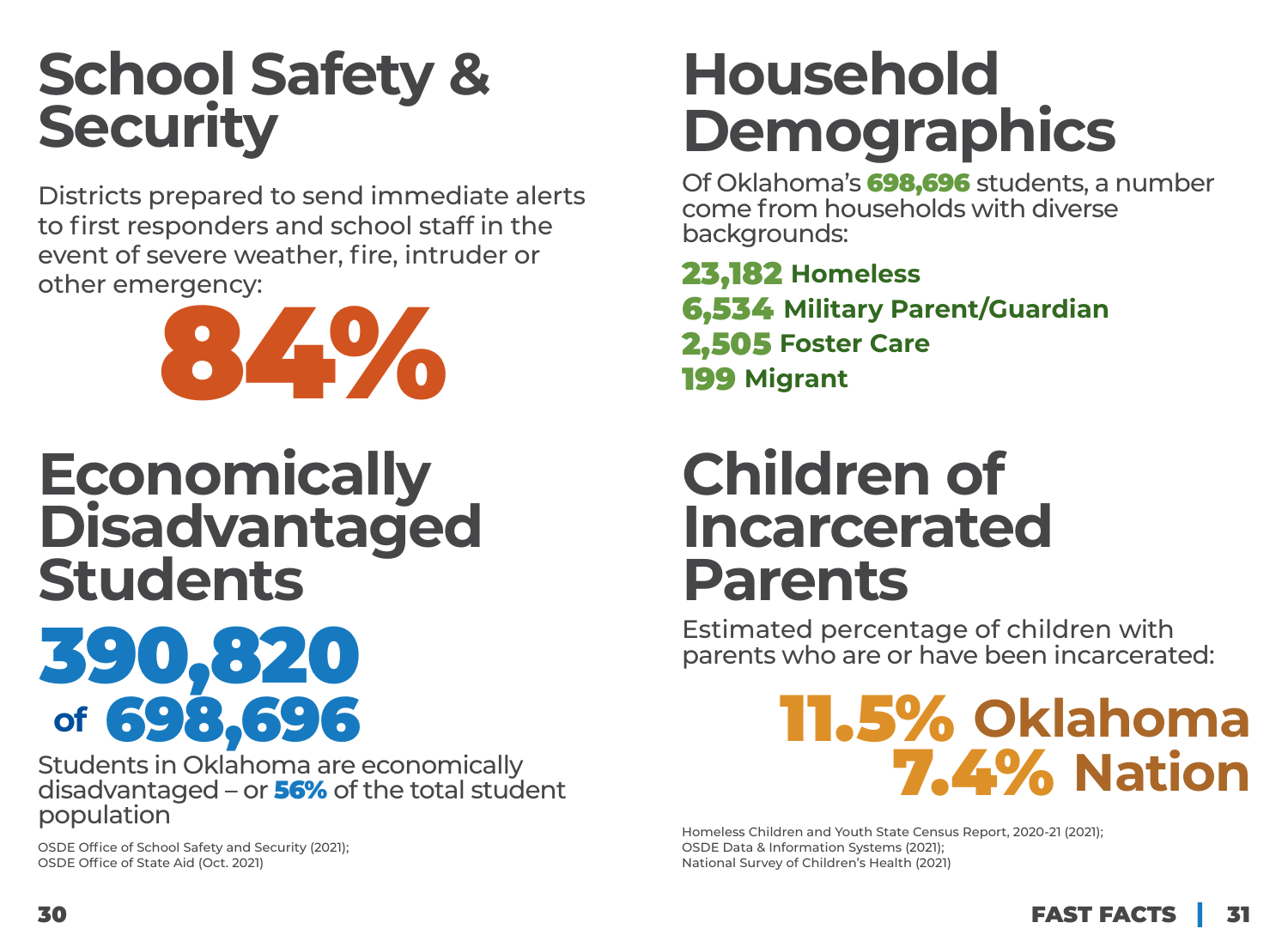### **Contact Us**

Accountability **(405) 522-5169** Accreditation **(405) 521-3335** Alternative Education **(405) 522-0276** Assessment **(405) 521-3341** Child Nutrition **(405) 521-3327** Communications **(405) 521-6647** Instruction **(405) 521-4287** Special Education **(405) 521-3351** State Aid **(405) 521-3460** Teacher Certification **(405) 521-3337**